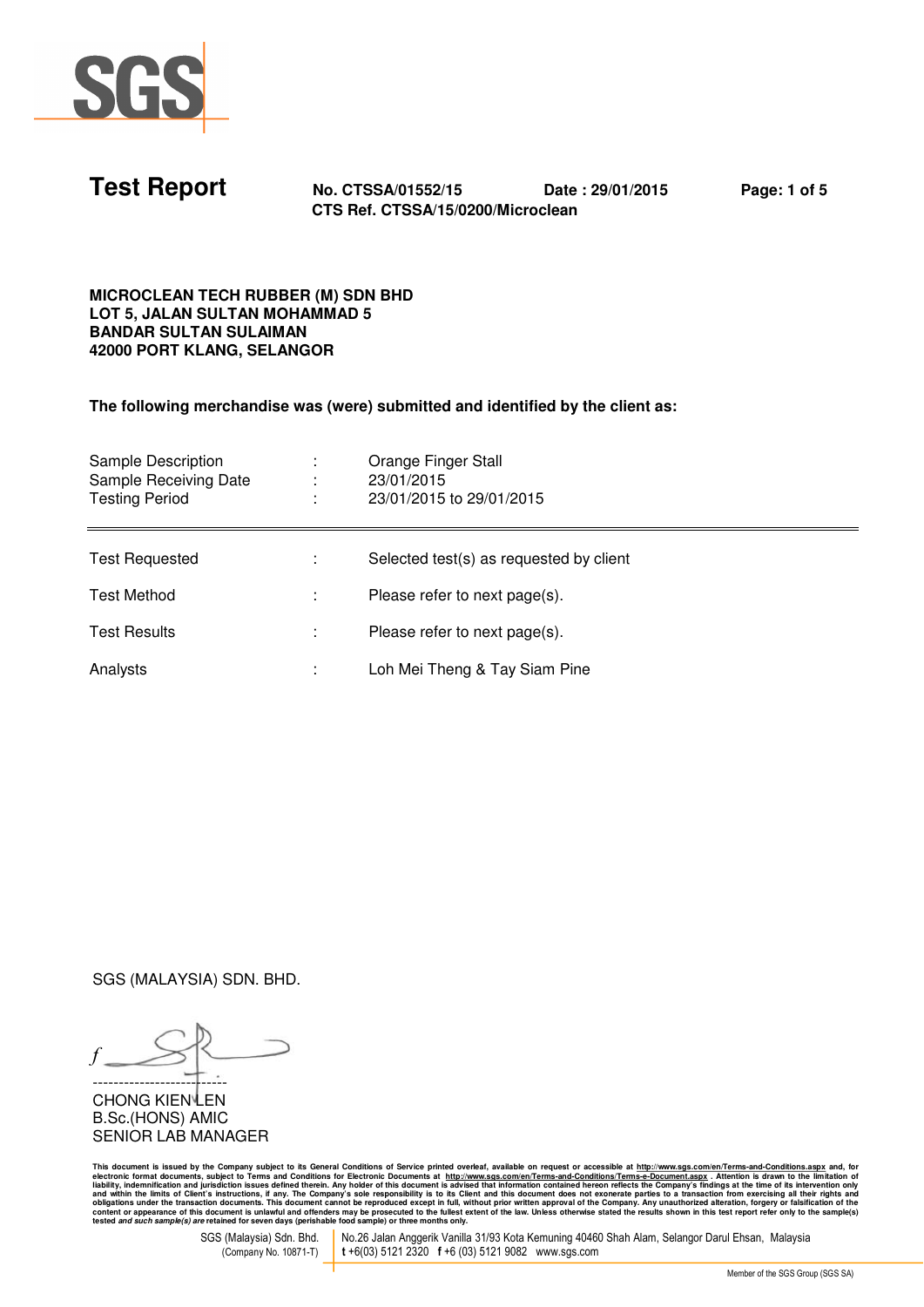

## **Test Report No. CTSSA/01552/15 Date : 29/01/2015 Page: 2 of 5 CTS Ref. CTSSA/15/0200/Microclean**

Test results:

Test Part Description :

Sample Description : Crange Finger Stall

# **RoHS Directive 2011/65/EU Annex II**

| Test Item(s):              | Unit  | <b>Test Method</b>                                                     | Results | <b>MDL</b>     | Limit |
|----------------------------|-------|------------------------------------------------------------------------|---------|----------------|-------|
| Cadmium (Cd)               | mg/kg | With reference to IEC 62321-5:2013<br>(Determination of Cd by ICP-OES) | N.D.    | $\overline{2}$ | 100   |
| Lead (Pb)                  | mg/kg | With reference to IEC 62321-5:2013<br>(Determination of Pb by ICP-OES) | N.D.    | $\mathbf{2}$   | 1000  |
| Mercury (Hg)               | mg/kg | With reference to IEC 62321-4:2013<br>(Determination of Hg by ICP-OES) | N.D.    | $\mathbf{2}$   | 1000  |
| Hexavalent Chromium (CrVI) | mg/kg | With reference to IEC 62321:2008<br>(Determination of CrVI by UV-Vis)  | N.D.    | $\mathbf{2}$   | 1000  |
| <b>Sum of PBBs</b>         | mg/kg | With reference to IEC 62321:2008<br>(Determination of PBB by GC-MS)    | N.D.    | $\blacksquare$ | 1000  |
| Monobromobiphenyl          | mg/kg | With reference to IEC 62321:2008<br>(Determination of PBB by GC-MS)    | N.D.    | 5              |       |
| Dibromobiphenyl            | mg/kg | With reference to IEC 62321:2008<br>(Determination of PBB by GC-MS)    | N.D.    | 5              |       |
| Tribromobiphenyl           | mg/kg | With reference to IEC 62321:2008<br>(Determination of PBB by GC-MS)    | N.D.    | 5              |       |
| Tetrabromobiphenyl         | mg/kg | With reference to IEC 62321:2008<br>(Determination of PBB by GC-MS)    | N.D.    | 5              |       |
| Pentabromobiphenyl         | mg/kg | With reference to IEC 62321:2008<br>(Determination of PBB by GC-MS)    | N.D.    | 5              |       |
| Hexabromobiphenyl          | mg/kg | With reference to IEC 62321:2008<br>(Determination of PBB by GC-MS)    | N.D.    | 5              |       |
| Heptabromobiphenyl         | mg/kg | With reference to IEC 62321:2008<br>(Determination of PBB by GC-MS)    | N.D.    | 5              |       |
| Octabromobiphenyl          | mg/kg | With reference to IEC 62321:2008<br>(Determination of PBB by GC-MS)    | N.D.    | 5              |       |
| Nonabromobiphenyl          | mg/kg | With reference to IEC 62321:2008<br>(Determination of PBB by GC-MS)    | N.D.    | 5              |       |
| Decabromobiphenyl          | mg/kg | With reference to IEC 62321:2008<br>(Determination of PBB by GC-MS)    | N.D.    | 5              |       |

SGS (MALAYSIA) SDN. BHD.

*f* -------------------------- CHONG KIEN<sup>LEN</sup>

B.Sc.(HONS) AMIC SENIOR LAB MANAGER

This document is issued by the Company subject to Terms and Conditions of Service printed overleaf, available on request or accessible at <u>http://www.sts.com/en/Terms-and-Conditions?Ferms-e-Document.aspx . Attention is dra</u>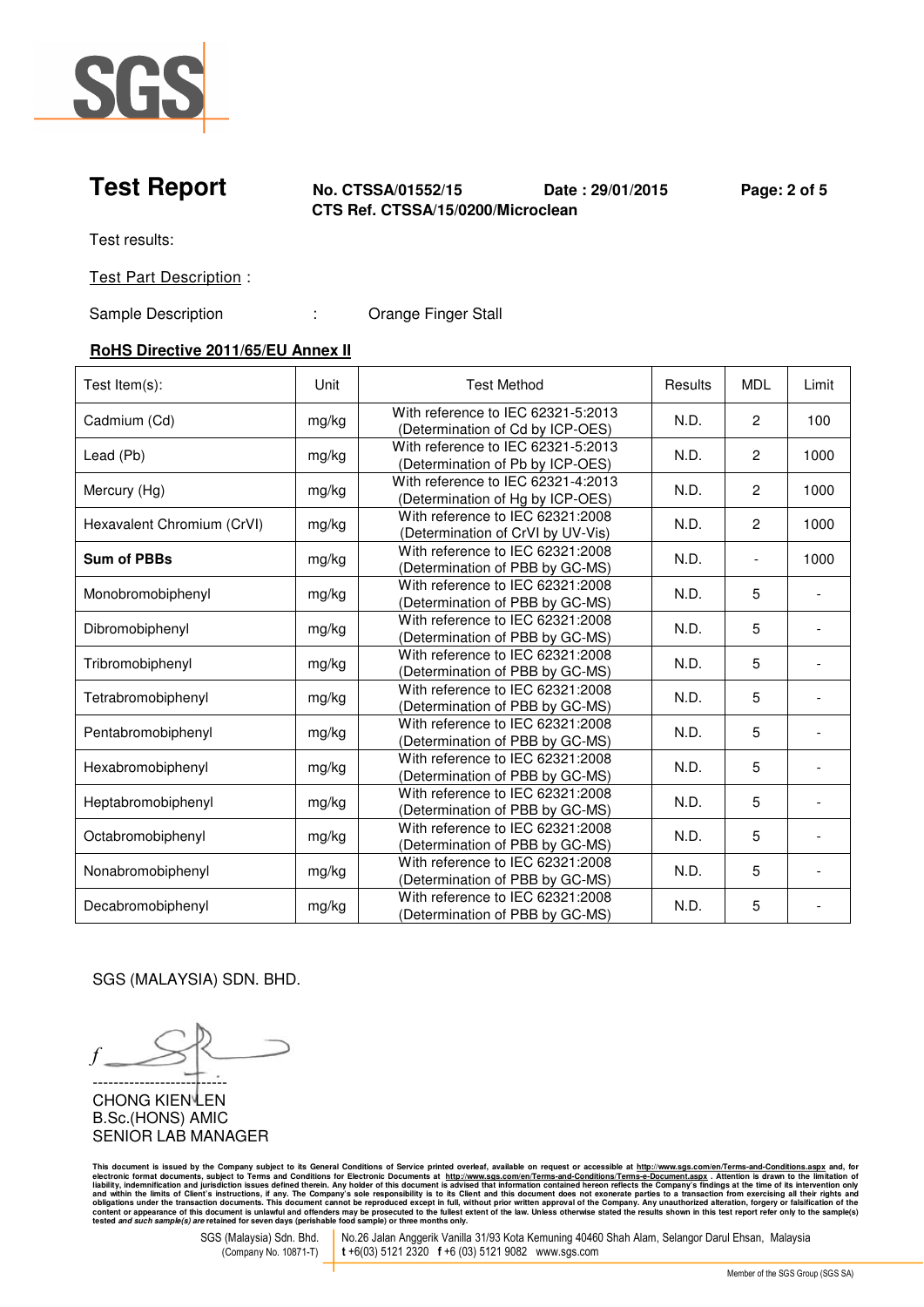

# **Test Report No. CTSSA/01552/15 Date : 29/01/2015 Page: 3 of 5 CTS Ref. CTSSA/15/0200/Microclean**

| <b>Sum of PBDEs</b>      | mg/kg | With reference to IEC 62321:2008<br>(Determination of PBDE by GC-MS) | N.D. |   | 1000 |
|--------------------------|-------|----------------------------------------------------------------------|------|---|------|
| Monobromodiphenyl ether  | mg/kg | With reference to IEC 62321:2008<br>(Determination of PBDE by GC-MS) | N.D. | 5 |      |
| Dibromodiphenyl ether    | mg/kg | With reference to IEC 62321:2008<br>(Determination of PBDE by GC-MS) | N.D. | 5 |      |
| Tribromodiphenyl ether   | mg/kg | With reference to IEC 62321:2008<br>(Determination of PBDE by GC-MS) | N.D. | 5 |      |
| Tetrabromodiphenyl ether | mg/kg | With reference to IEC 62321:2008<br>(Determination of PBDE by GC-MS) | N.D. | 5 |      |
| Pentabromodiphenyl ether | mg/kg | With reference to IEC 62321:2008<br>(Determination of PBDE by GC-MS) | N.D. | 5 |      |
| Hexabromodiphenyl ether  | mg/kg | With reference to IEC 62321:2008<br>(Determination of PBDE by GC-MS) | N.D. | 5 |      |
| Heptabromodiphenyl ether | mg/kg | With reference to IEC 62321:2008<br>(Determination of PBDE by GC-MS) | N.D. | 5 |      |
| Octabromodiphenyl ether  | mg/kg | With reference to IEC 62321:2008<br>(Determination of PBDE by GC-MS) | N.D. | 5 |      |
| Nonabromodiphenyl ether  | mg/kg | With reference to IEC 62321:2008<br>(Determination of PBDE by GC-MS) | N.D. | 5 |      |
| Decabromodiphenyl ether  | mg/kg | With reference to IEC 62321:2008<br>(Determination of PBDE by GC-MS) | N.D. | 5 |      |

Note : (a)  $mg/kg = ppm$ ; (0.1wt% = 1000ppm)

(b) N.D. = Not Detected

(c) MDL = Method Detection Limit

 $(d) -$  = Not regulated

SGS (MALAYSIA) SDN. BHD.

*f* --------------------------

CHONG KIEN<sup>LEN</sup> B.Sc.(HONS) AMIC SENIOR LAB MANAGER

This document is issued by the Company subject to Terms and Conditions of Service printed overleaf, available on request or accessible at <u>http://www.sts.com/en/Terms-and-Conditions?Ferms-e-Document.aspx . Attention is dra</u>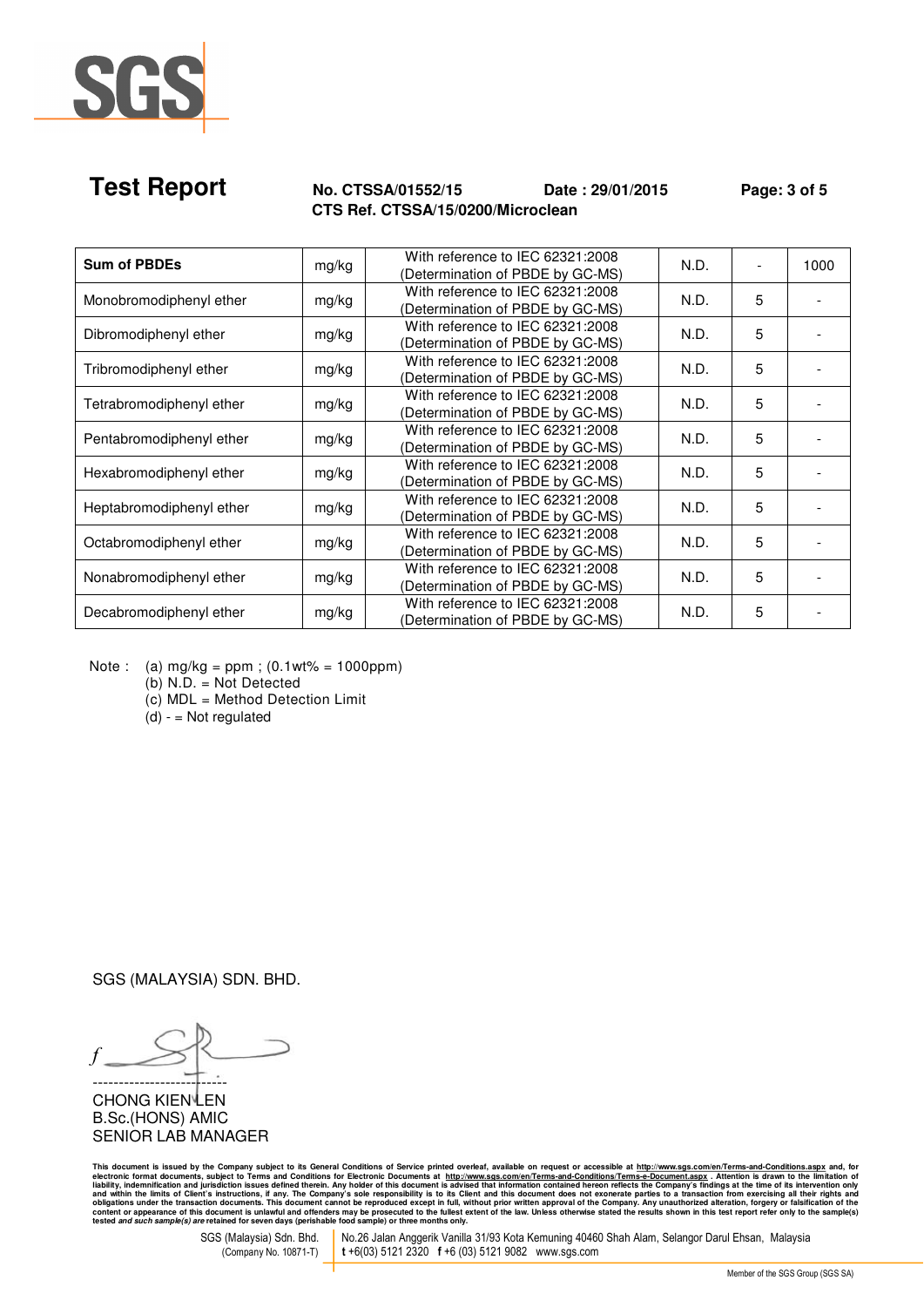

**Test Report No. CTSSA/01552/15 Date : 29/01/2015 Page: 4 of 5 CTS Ref. CTSSA/15/0200/Microclean** 

Test Part Description :

Sample Description : Crange Finger Stall



SGS authenticate the photo on original report only

SGS (MALAYSIA) SDN. BHD.

*f* --------------------------

**CHONG KIEN LEN** B.Sc.(HONS) AMIC SENIOR LAB MANAGER

This document is issued by the Company subject to Terms and Conditions of Service printed overleaf, available on request or accessible at <u>http://www.sts.com/en/Terms-and-Conditions?Ferms-e-Document.aspx . Attention is dra</u>